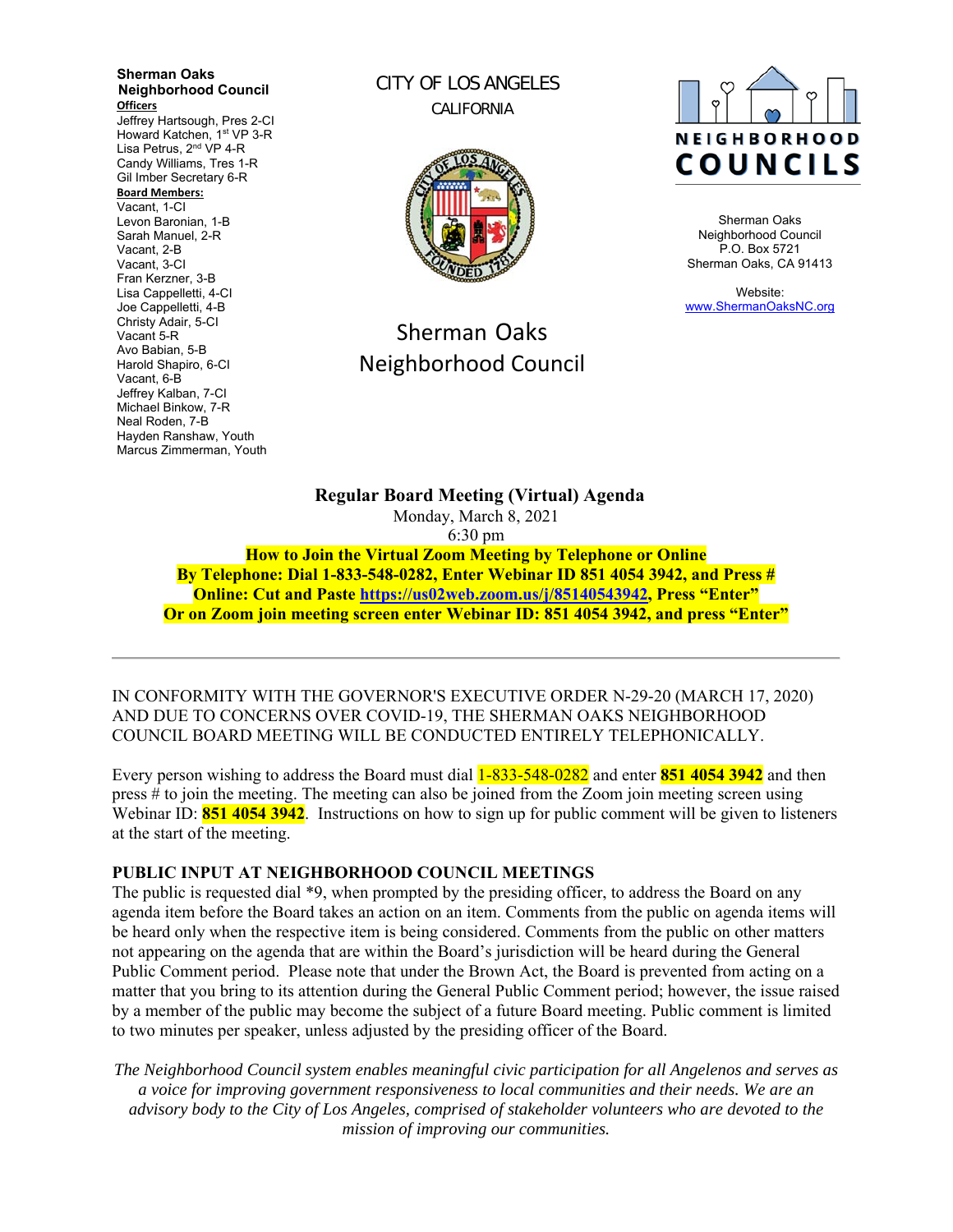#### **1. Welcome, Call to Order, and Roll Call**

- a. Welcome and Call to Order by Presiding Officer
- b. Roll Call
- **2. Administrative and Board Initiated Motions Action Items, Vote Required**

# **a. SONC Board Meeting Minutes, February 8, 2021**

A motion to approve the minutes of the February 8, 2021 SONC Board Meeting.

SONC Board Minutes – February 8, 2021

# **3. Comments by LAPD SLO's, Public Officials, and Staff**

## **4. President's Report**

- a. 2021 SONC Elections
	- $\triangleright$  Ballots Applications March 12, 2021
	- $\triangleright$  Vote-By-Mail Challenges
	- Candidate Forums
- b. Committee Changes
- c. Issues before our community
	- $\triangleright$  Metro STCP
	- $\triangleright$  SB9 and SB10 Single Family Neighborhoods
	- > Sherman Oaks CPU
- d. SONC Youth Seat Appointment for FY 2022
- e. Next SONC Board Meeting April 12, 2021

### **5. Guest Speakers – Maria Pavlou Kalban and Jeff Kalban Topic: Our Housing Crisis – Attacks on Our Neighborhoods, No Neighborhood is Protected, and Other Better Alternatives** (Scheduled at 7:00pm)

#### **6. Committee Reports [**2-minute summary, except with motions, 10 minutes or less per motion]

- a. Education Committee Joe Cappelletti, Chair
- b. Government Affairs Gil Imber, Chair

A motion to approve Government Affairs Committee Consent Calendar Items 1, 2, 3, 4, and 5. Consent Calendar items are approved by one vote unless held by a Board Member for discussion and/or separate action. Action Item / Vote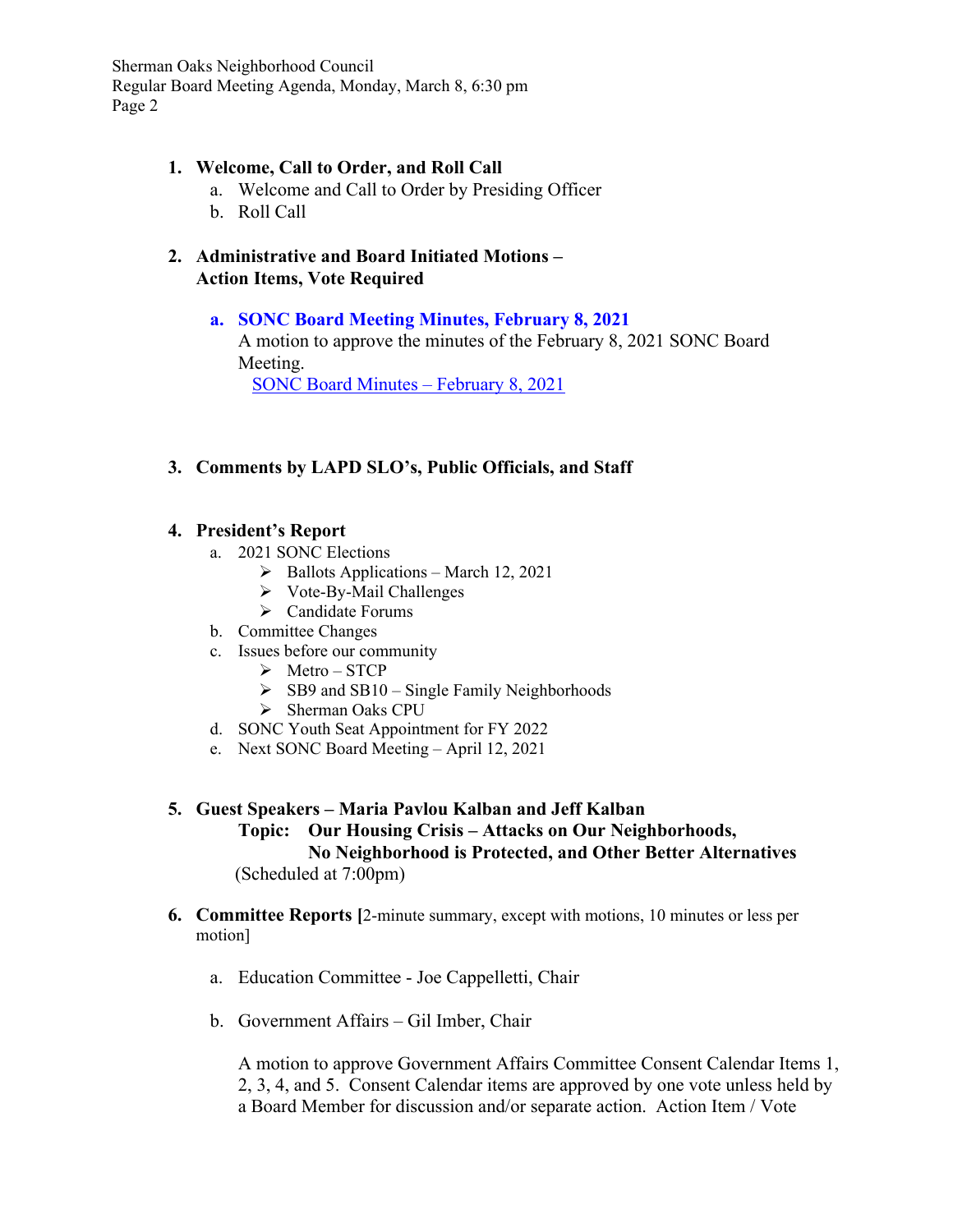#### **6. Committee Reports – continued**

 **[**2-minute summary, except with motions, 10 minutes or less per motion]

Item 6b – Government Affairs Committee continued

1) CF 20-0990 – Diversity, Equity and Inclusion Training / Anti-Bias Training / Los Angeles Neighborhood Council Members The Sherman Oaks Neighborhood Council (SONC) supports City Council File 20-0990 and the City's effort to provide diversity, equity, inclusion and anti-bias

training to Neighborhood Council members. CF 20-0990

2) CF 21-0051 – Investigation / City Employee Involvement / January 6, 2021 Insurrection / United States Capitol / Hate Speech Guidelines / First Amendment Rights

The Sherman Oaks Neighborhood Council (SONC) supports City Council File 21-0051 calling for an investigation into city employee involvement in the January 6, 2021 insurrection at the United States Capitol, potential disciplinary action, and the drafting of guidelines surrounding hate speech. CF 21-0051

- 3) FAA Neighborhood Environmental Survey (NES) Time-sensitive request to LAWA, City Attorney, and/or City Council Members The Sherman Oaks Neighborhood Council (SONC) adopts the position elucidated in the attached document relative to the FAA Neighborhood Environmental Survey (NES). Support for NES response.
- 4) CD4 Support VAN Nuys Airport IFP Gateway Request Working Group The Sherman Oaks Neighborhood Council (SONC) requests that Nithya Raman, CD4 Councilmember, work with LAWA to appoint a community representative to the Van Nuys Airport IFP Gateway Request working group before the group's first meeting on May 1, 2021.
- 5) CF 21-0002-S8 Department of Transportation (LADOT) Fiscal Year 2021-22 Legislative Proposals

The Sherman Oaks Neighborhood Council (SONC) supports City Council File 21-0002-S8 regarding LADOT proposals for fiscal year 2021-22, including the setting and enforcement of speed limits; parking management and enforcement; and emerging mobility options. CF 21-0002-S8

*Community Impact Statements (CIS) to be filed and Letters to CD4 and others, as appropriate.*

- c. Green and Sustainability Committee Avo Babian, Chair
- d. Outreach Committee Sarah Manuel, Chair
- e. Planning & Land Use Committee Jeff Kalban, Chair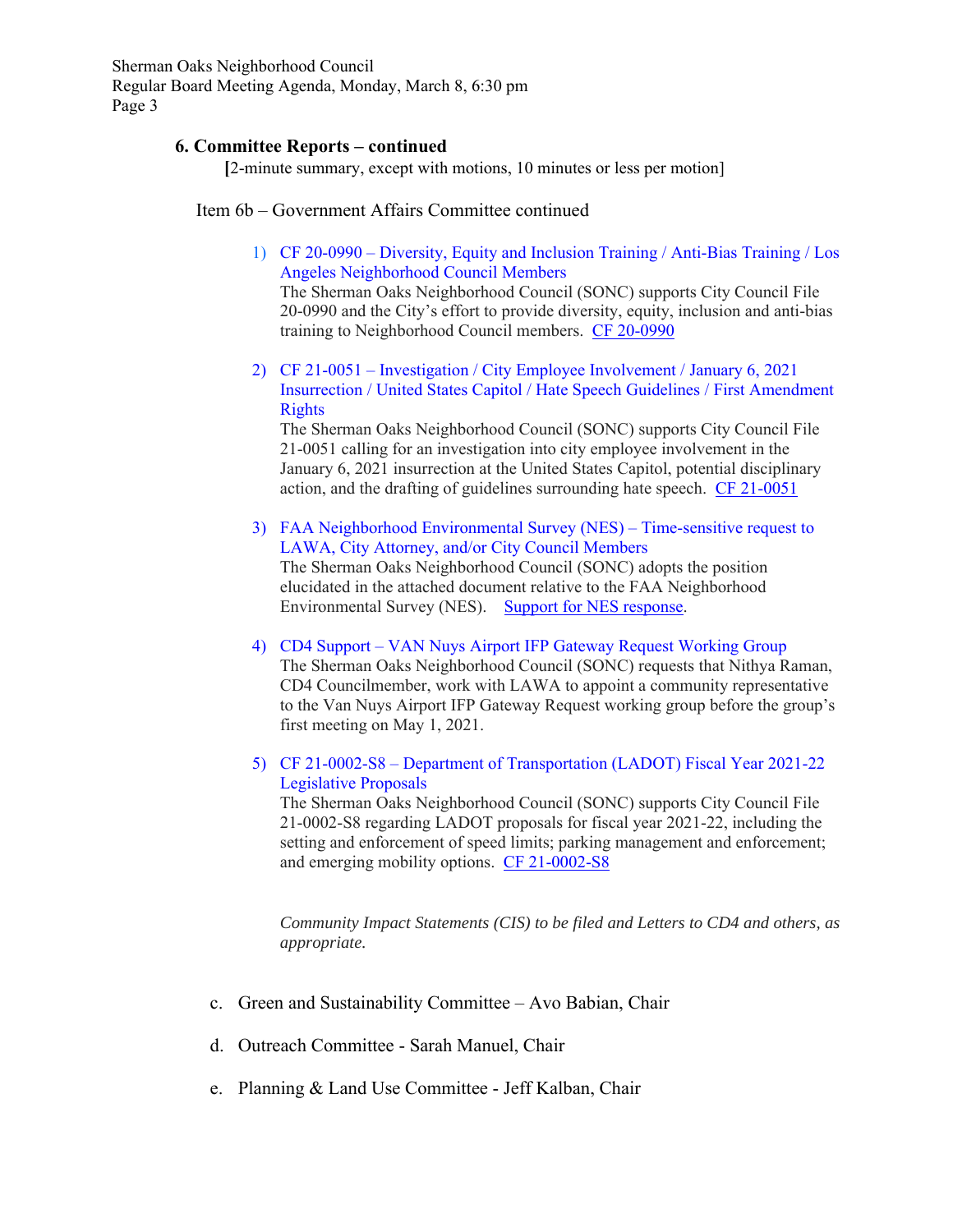#### **6. Committee Reports – continued**

 **[**2-minute summary, except with motions, 10 minutes or less per motion]

- f. Public Safety Committee Christy Adair & Jenna Lewis, Co-Chairs
- g. Traffic and Transportation Committee Avo Babian, Chairs
- h. Budget Advocates Howard Katchen, SONC Representative and Budget Advocate. Budget Advocate Report – March 2021

#### **7. Treasurer's Report –** Candy Williams, Treasurer

- **a.** Treasurer's Report
- b. Monthly Expenditure Report (MER) January 2021 A motion to approve the Sherman Oaks Neighborhood Council's (SONC) Monthly Expenditure Report (MER) for the period ending January 31, 2021. SONC MER January 2021
- c. Contingency Funding for SONC 2021 Election Outreach A motion to approve up to \$4000 in additional funding for election outreach expenditures in support of the SONC 2021 NC Elections.

#### **8. Public Comment**

Comments by the public on non-agenda items within SONC's jurisdiction.

- **9. Announcements by SONC Board members**
- **10. Adjournment**

#### **THE AMERICAN WITH DISABILITIES ACT**

As a covered entity under Title II of the Americans with Disabilities Act, the City of Los Angeles does not discriminate on the basis of disability and upon request will provide reasonable accommodation to ensure equal access to its programs, services, and activities. Sign language interpreters, assisted listening devices, or other auxiliary aids and/or services may be provided upon request. To ensure availability of services, please make your request at least 3 business days (72 hours) prior to the meeting by contacting the Department of Neighborhood Empowerment by calling (213) 978-1551 or email: NCsupport@lacity.org